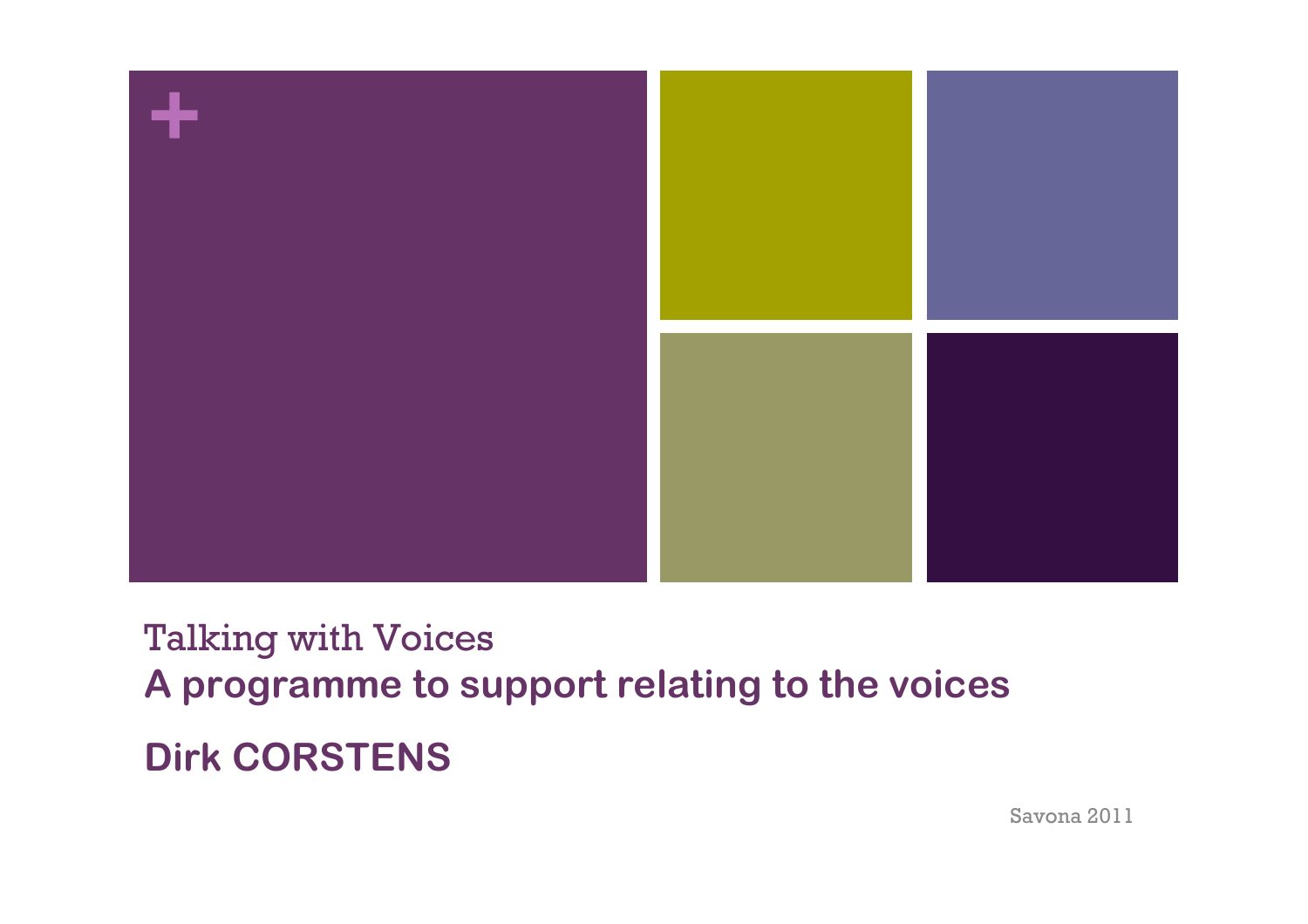



- **Execp you company**
- **Guide your life**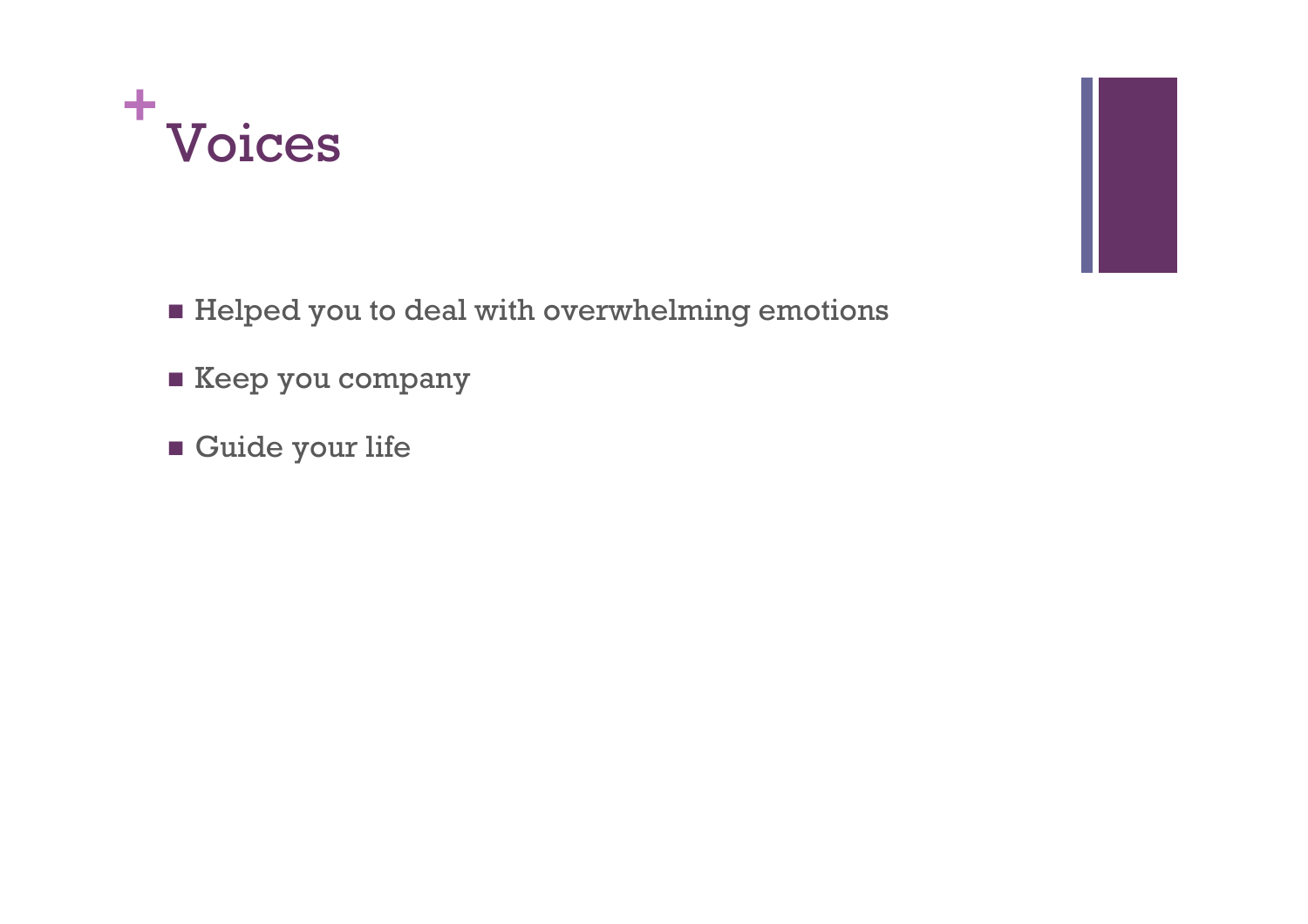

- Tell what your objectives are: coping with voices not to get rid of them
- $\blacksquare$  Listening to what the person has to say
- **Listening to what the voices have to say**
- $\blacksquare$  The person makes the choices for him/herself is responsible

# Obeying – Listening - Hearing

- **Support understanding between voices and person**
- Neither one should try to compel the other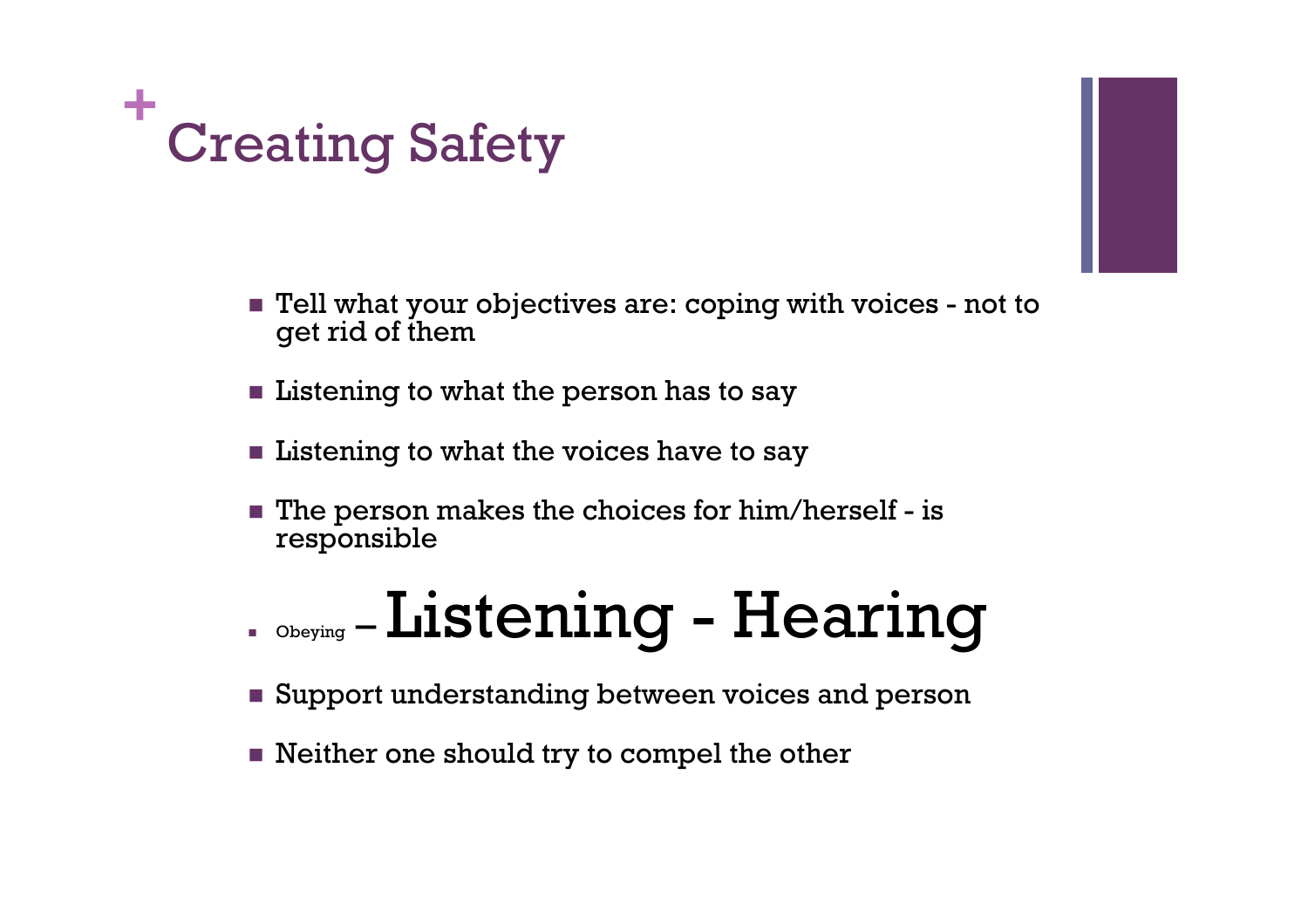#### **+** Psychology of relating to voices

#### Voices:

- Identity they are someone
- Relate to you (whether you like it or not)
- Certain communication patterns
- Restricted responses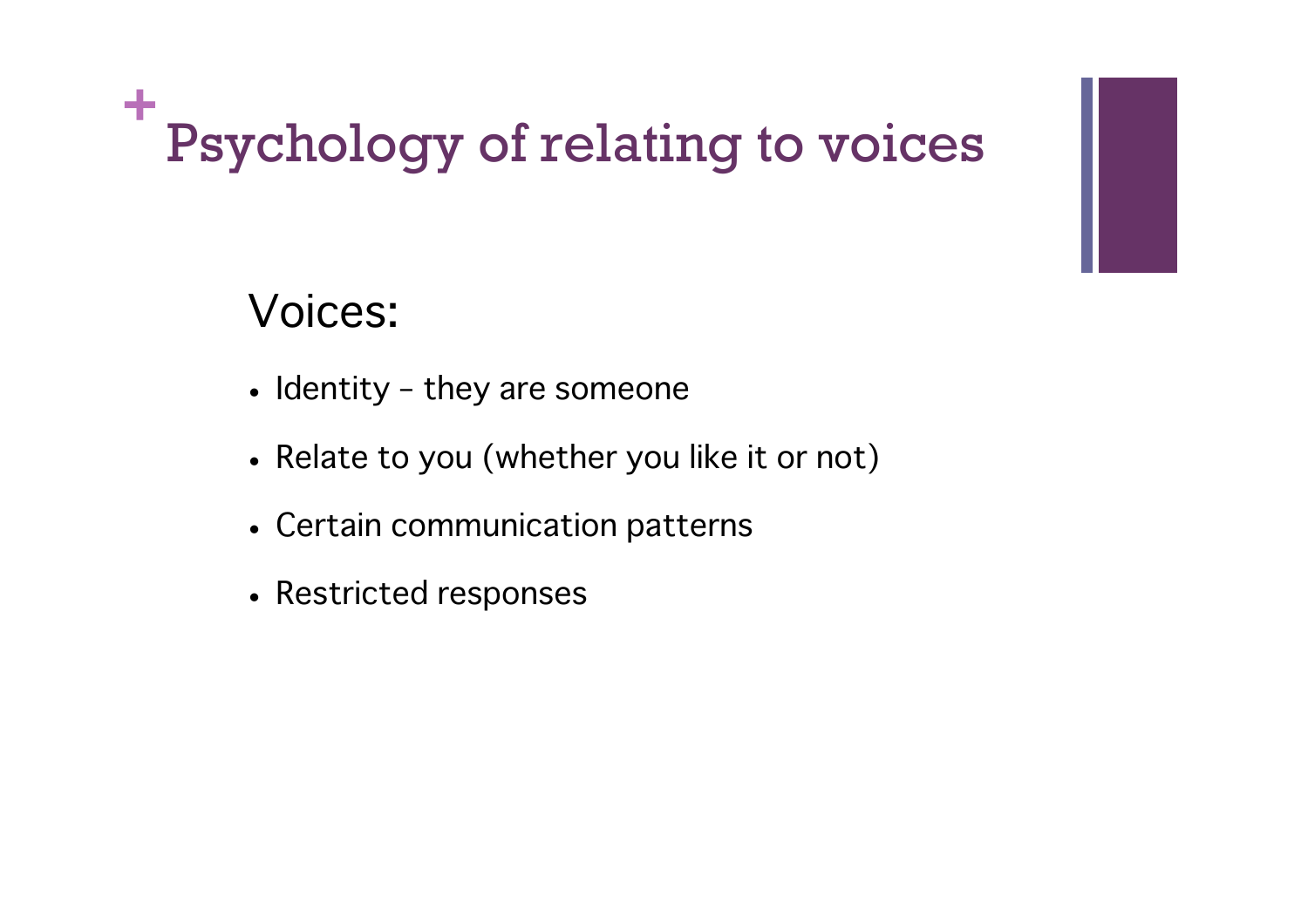#### **+** Psychology of relating to voices

#### You:

- Identity you are someone
- Relate to the voices (whether you like it or not)
- Certain communication patterns
- Restricted responses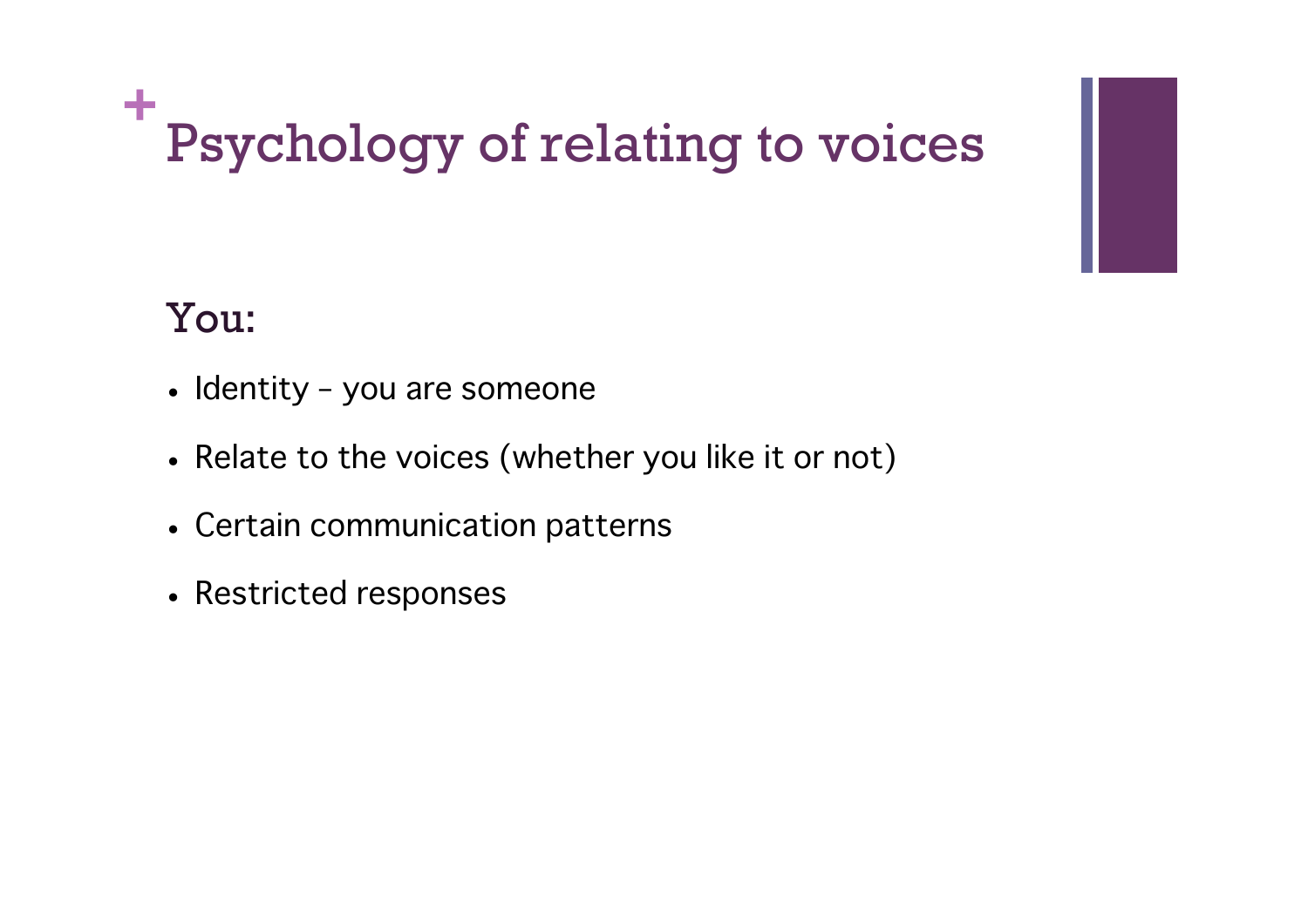

- 
- I want to get rid of the voice  $\sim$  I let you know I am here!
- $\blacksquare$  Go away -> No!
- **Feeling powerless / anxiety -> Becoming very angry**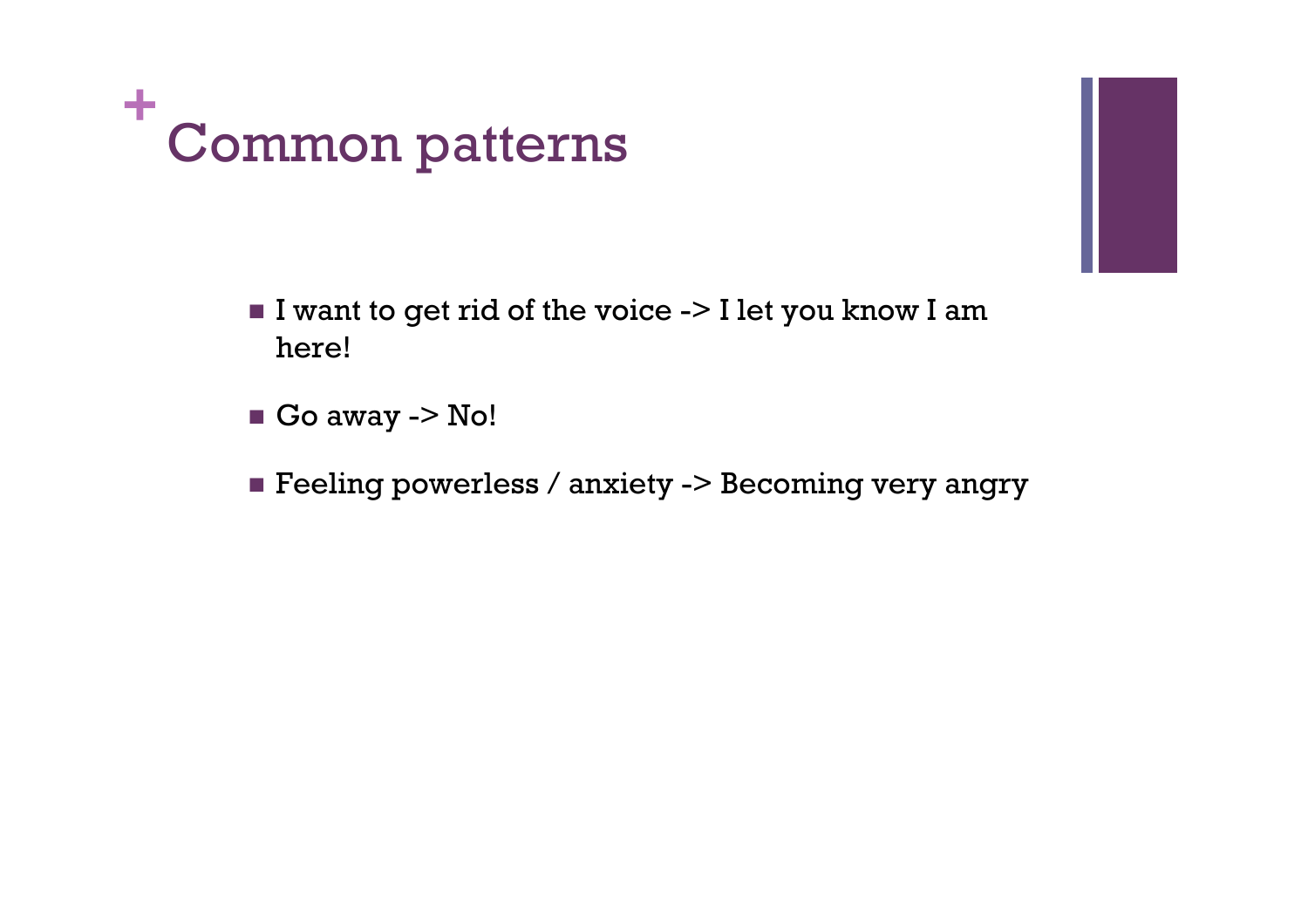

What works and what doesn't?!

RELATIONSHIP MANAGEMENT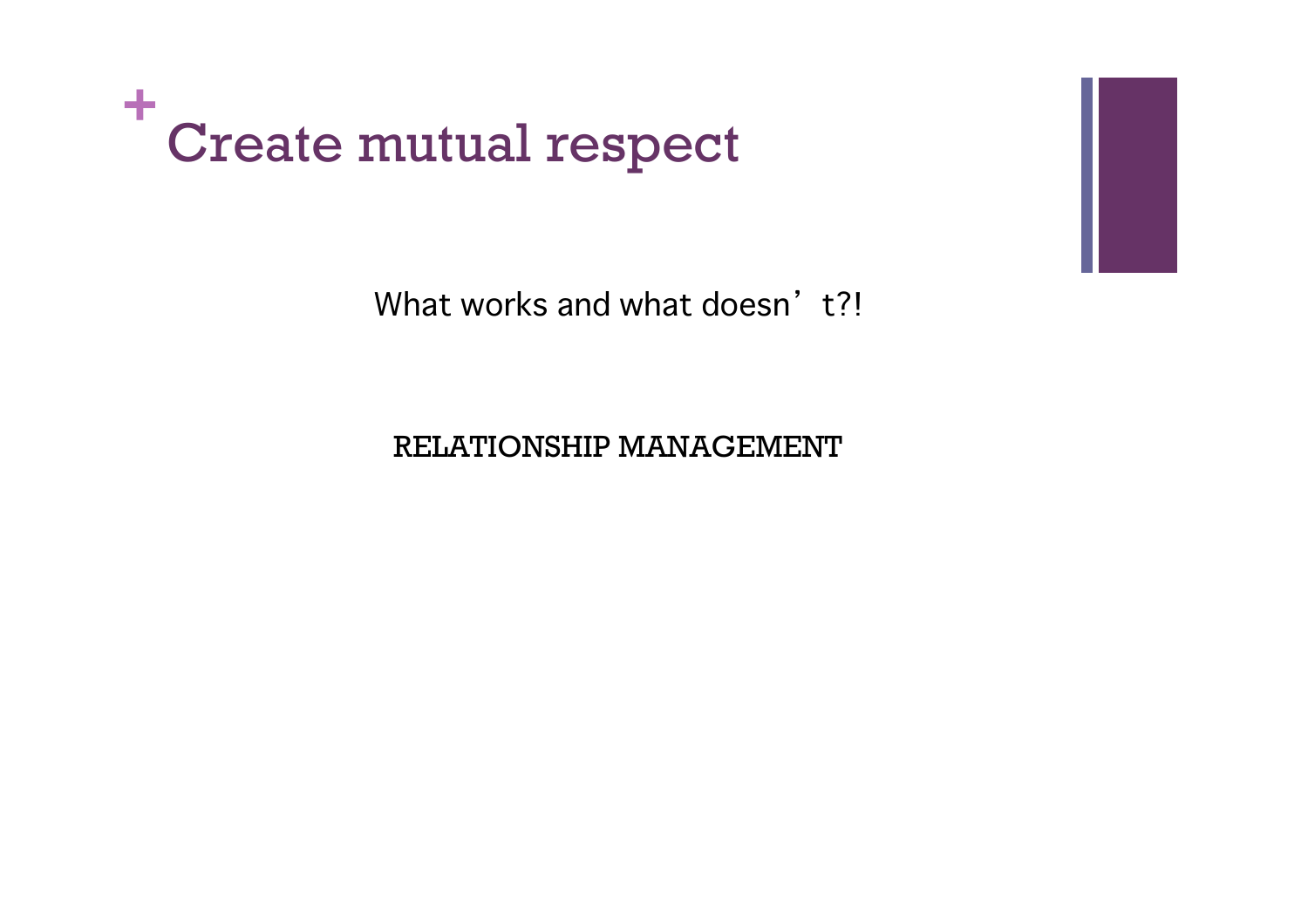**+** Who is the voice? A psychological perspective

- It is *my* voice
- If the voice is someone the voice *represents* someone who is/was a model - metaphor
- Your *image* of the other
- **Containing meaning in relation to your life**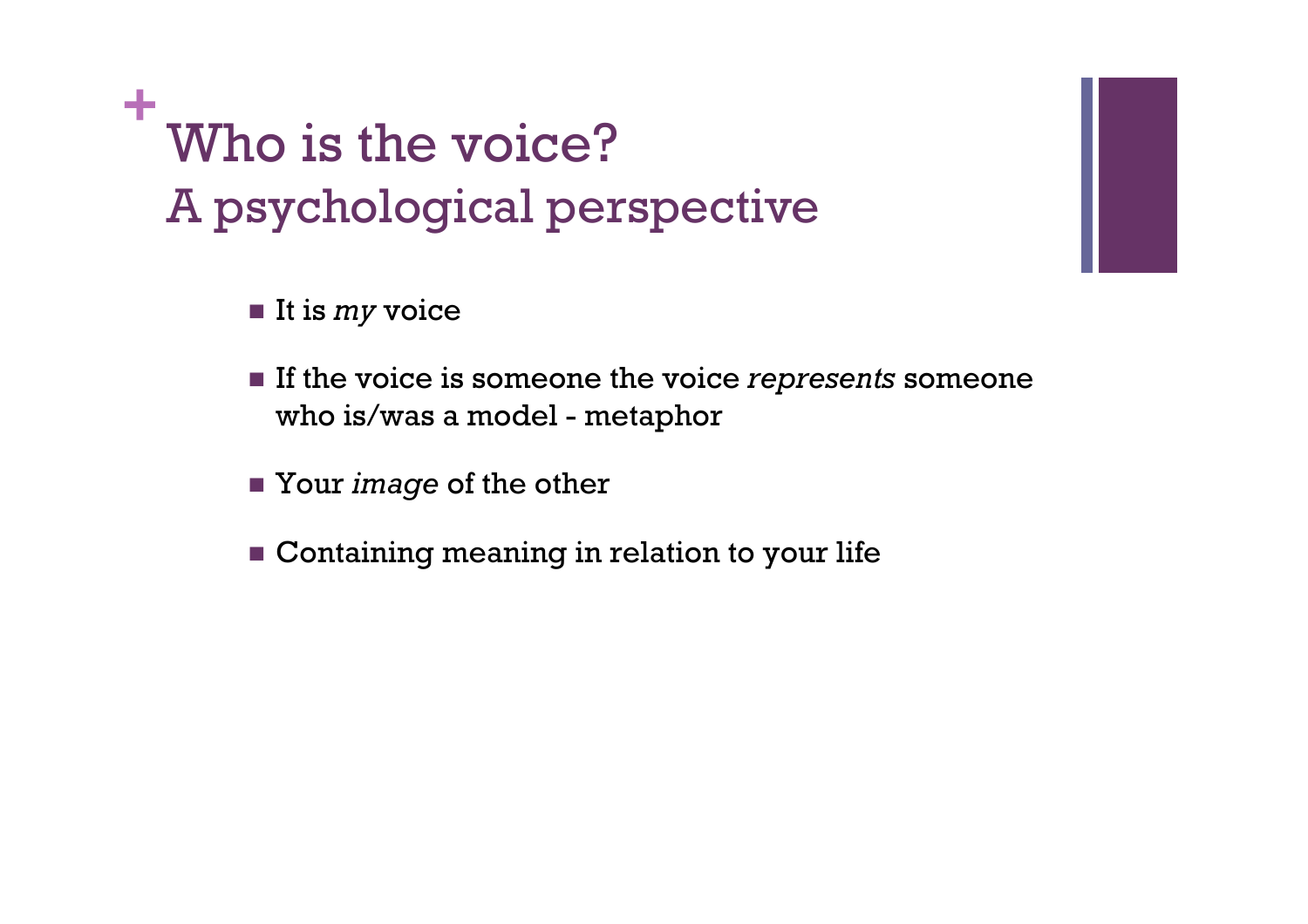

- **Primary / dominant parts (e.g. dominant negative** commenting voices) – in order to PROTECT
- Disowned / repressed parts (e.g. a crying child)
- **Embracing your Selves**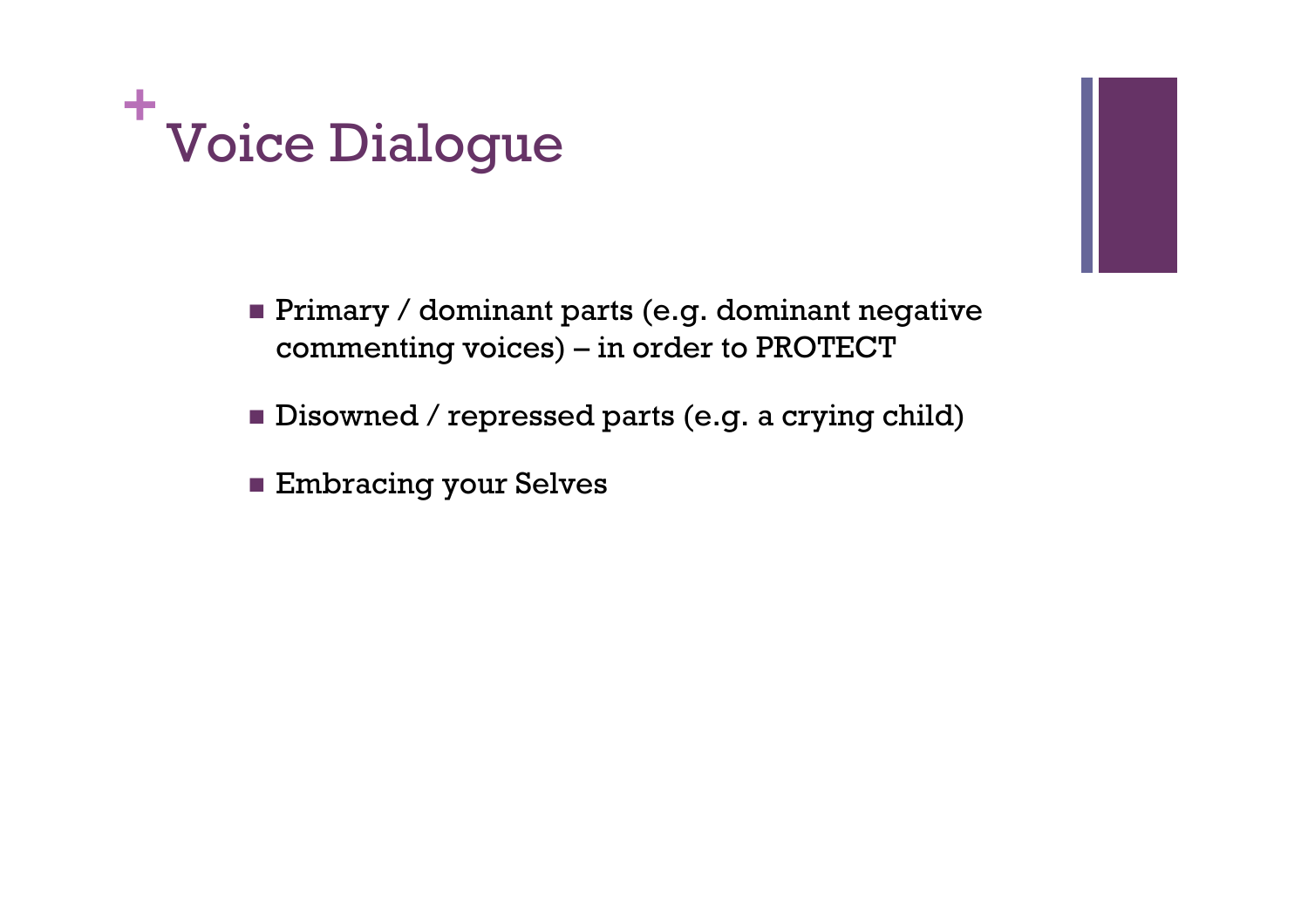

#### CHANGE THROUGH EXPLORATION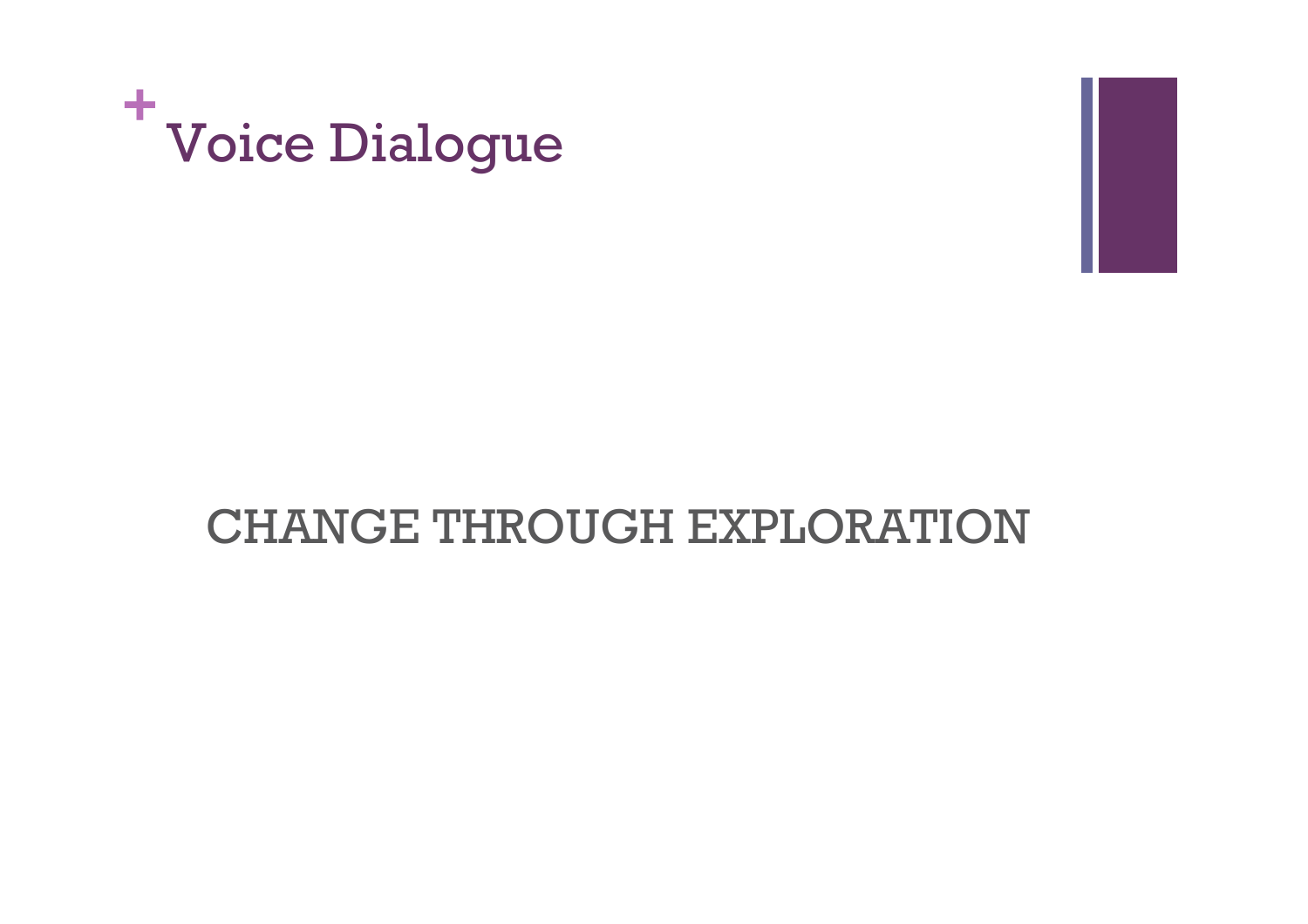



- **Asking for private time**
- Writing about the communication
- **Developing strategies- start thinking strategically**

٠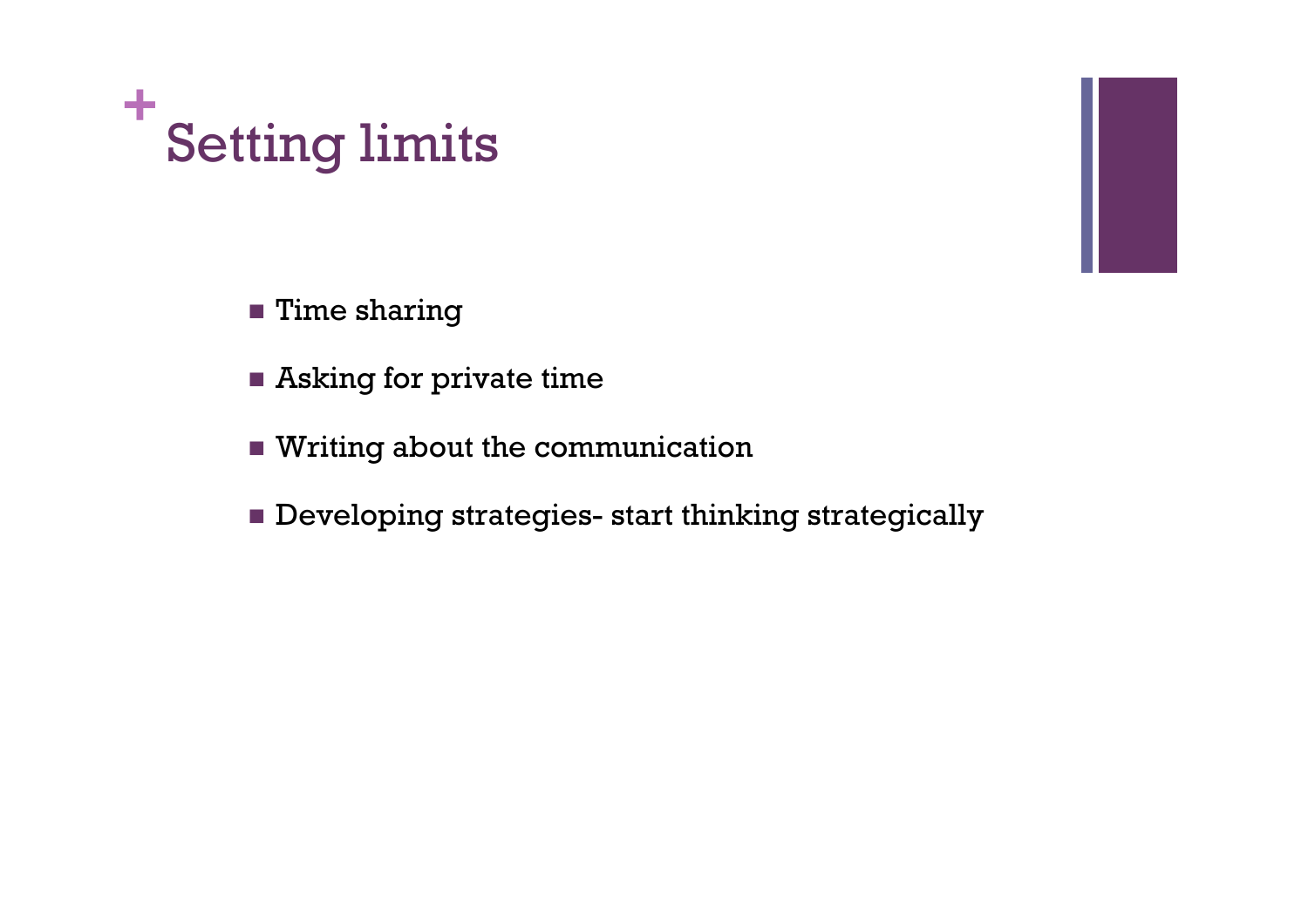#### **+** Communication Strategies

- **Time sharing**
- **Taking Asking for private time**
- Writing about the communication
- **Developing strategies- start thinking strategically**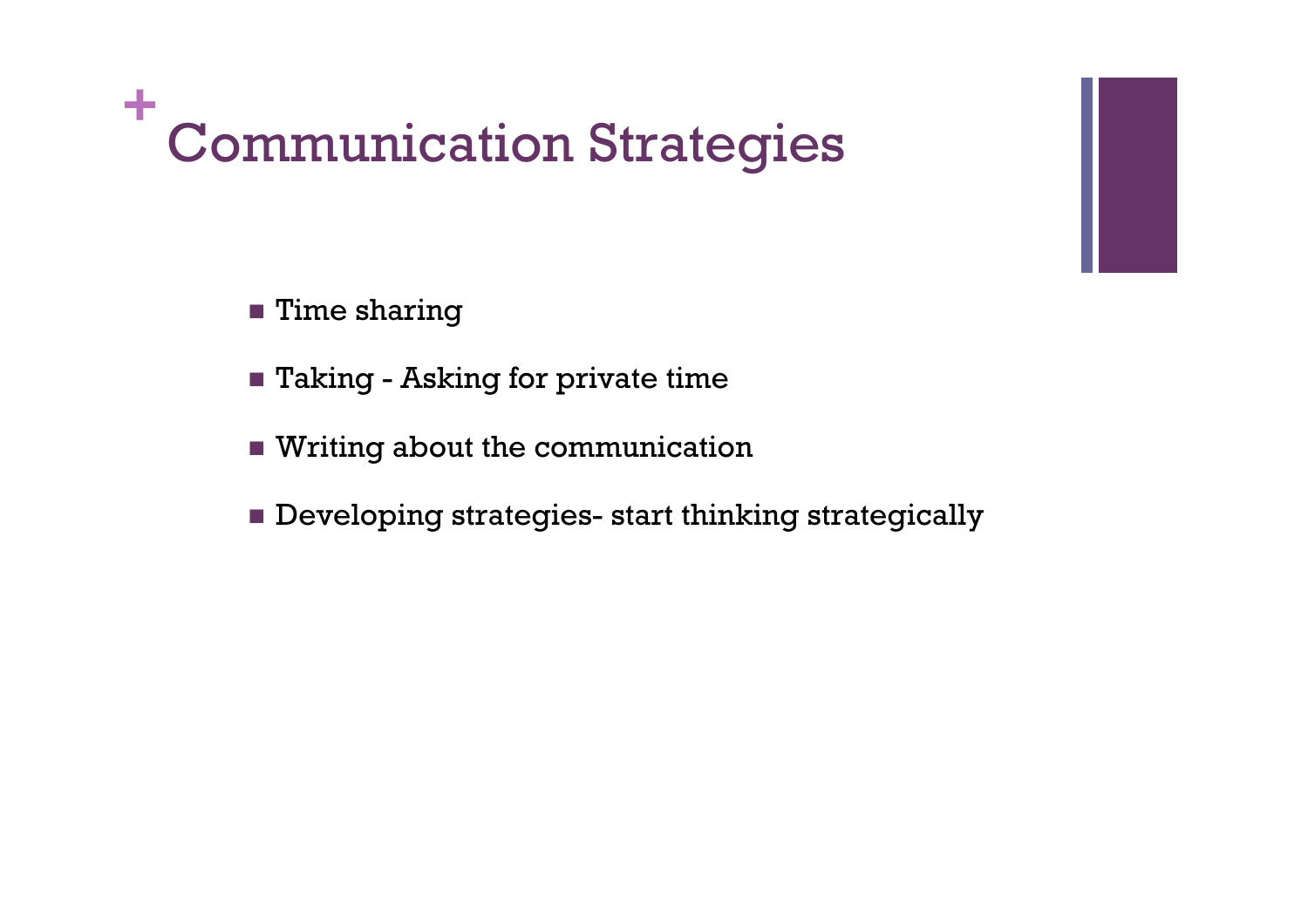**+** Finding ways to deal with emotional responses

- **B** Scared
- **Angry**
- **Submissive**
- **Obedient**
- **Nithdrawn**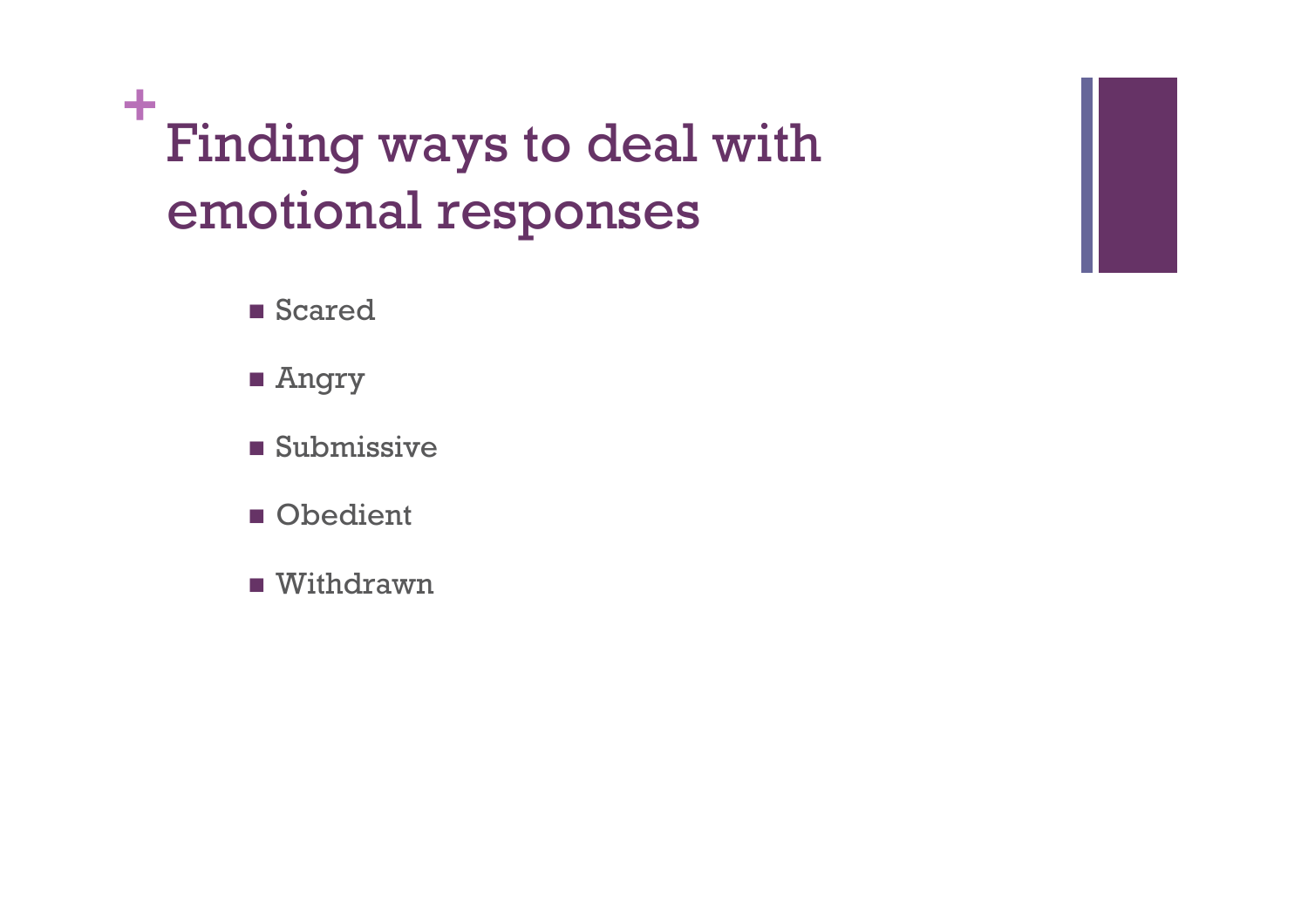#### **+** How can the other talk with voices

- **Roleplay**
- **Indirect**
- **Direct**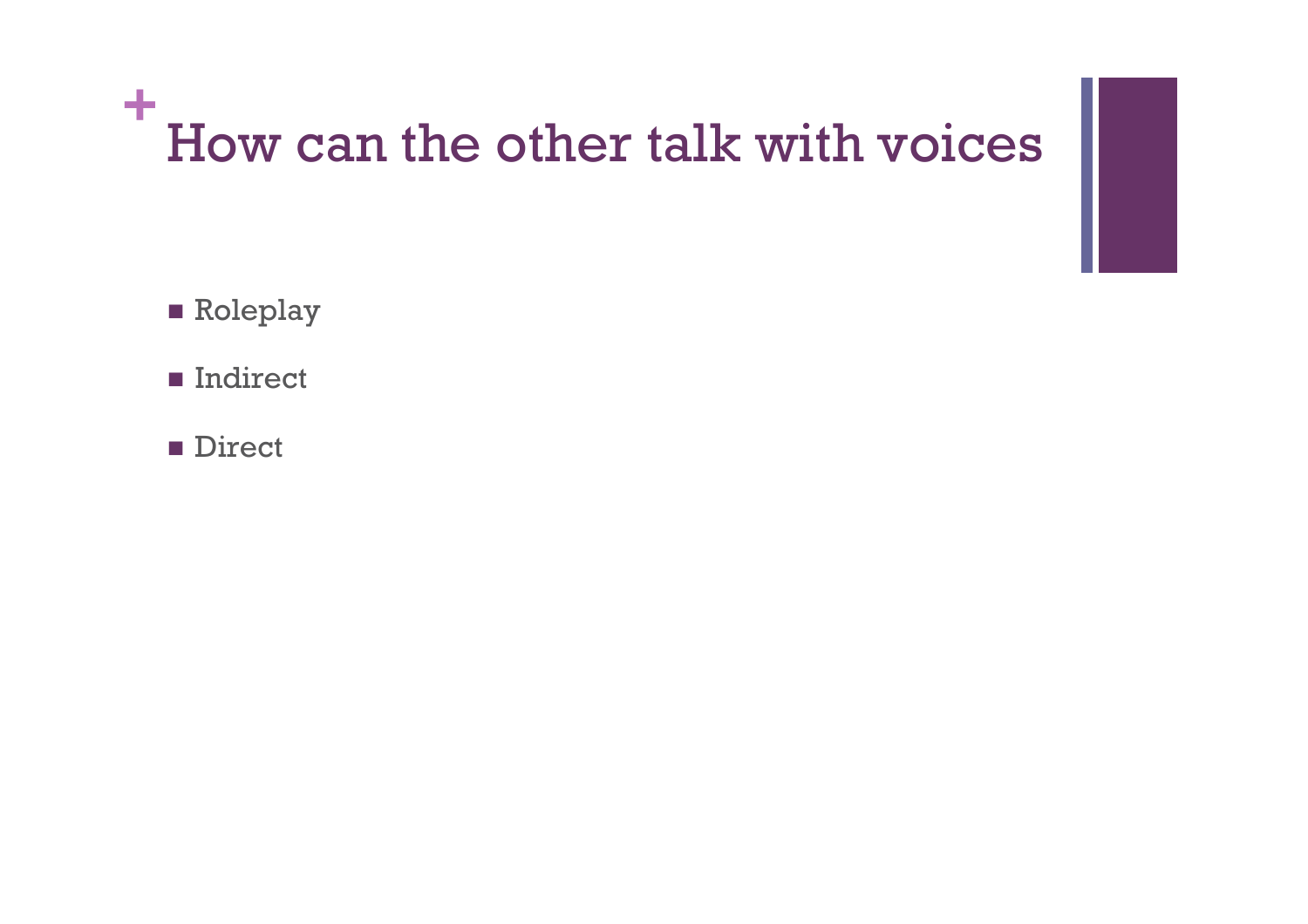#### **+** Roleplay



- **Show how yopu respond**
- $\blacksquare$  Find alternatives
- **Excercise alternatives**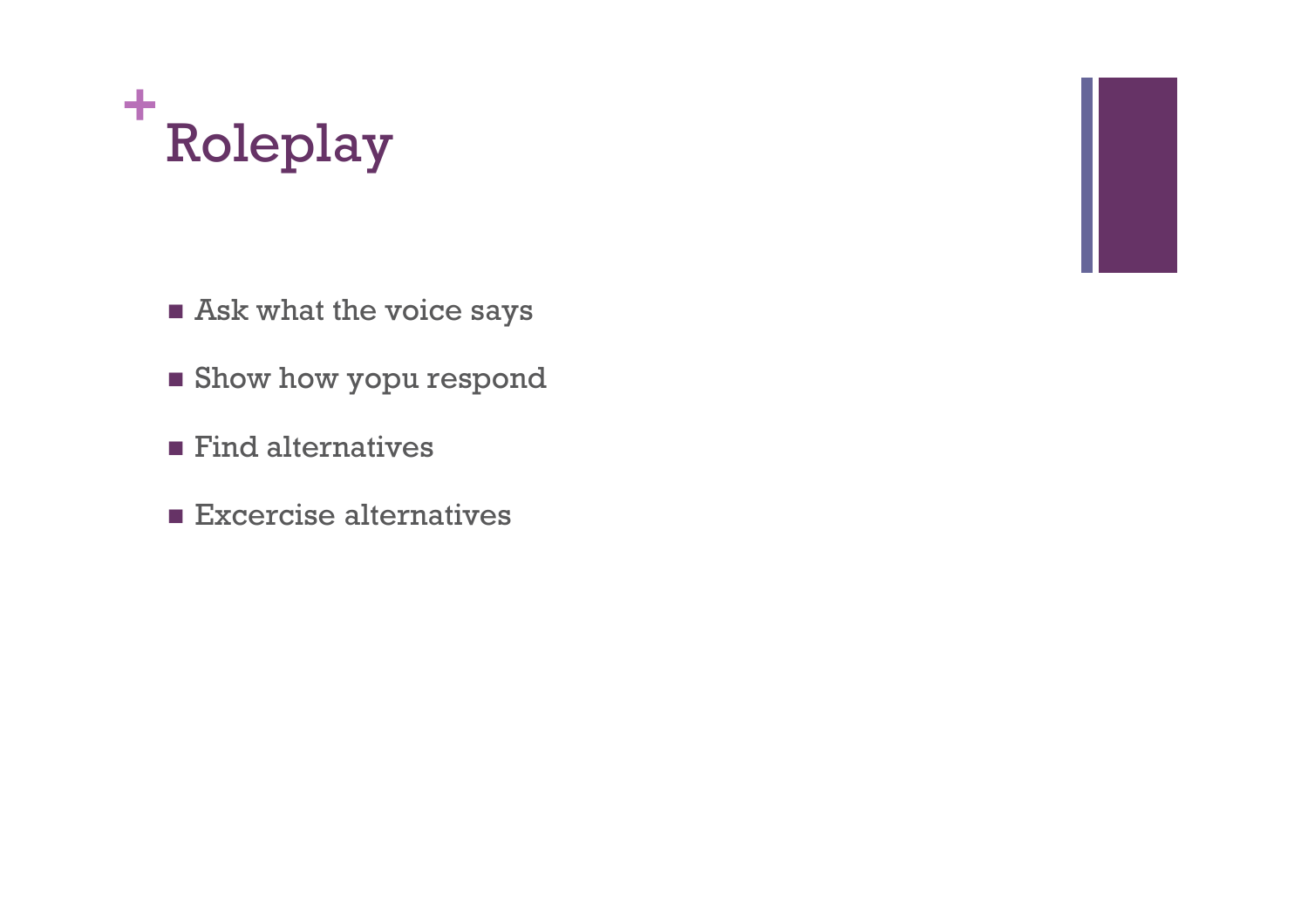#### **+** Indirect



- Explain your attitude
- The content matters
- Asking for opinions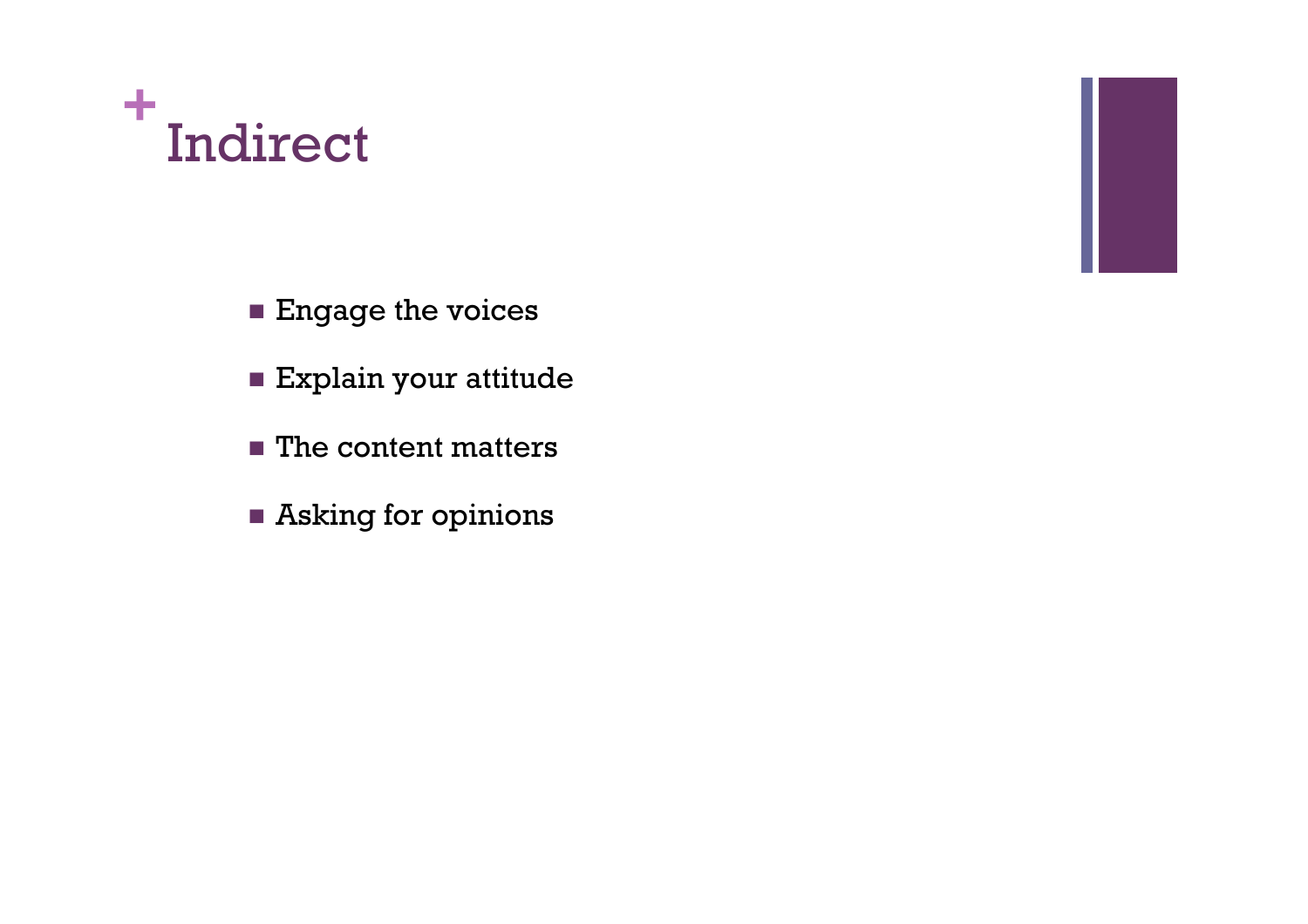#### **+** Direct



- **Permission**
- **Negotiations**
- **Chairs**
- Control
- **Inquiry**
- **Empathy**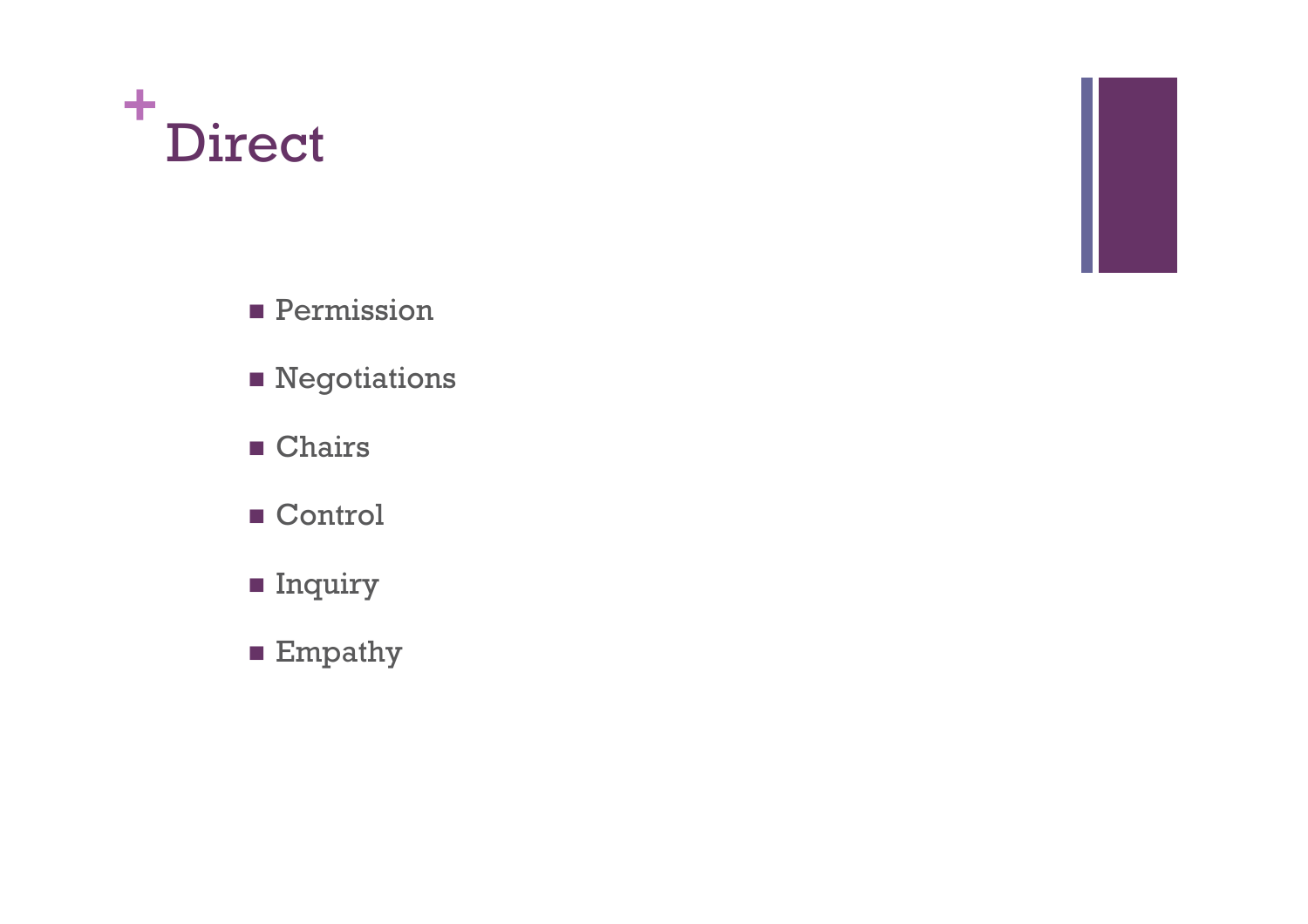

**Exercise** 

**E** Learning to deal with your responses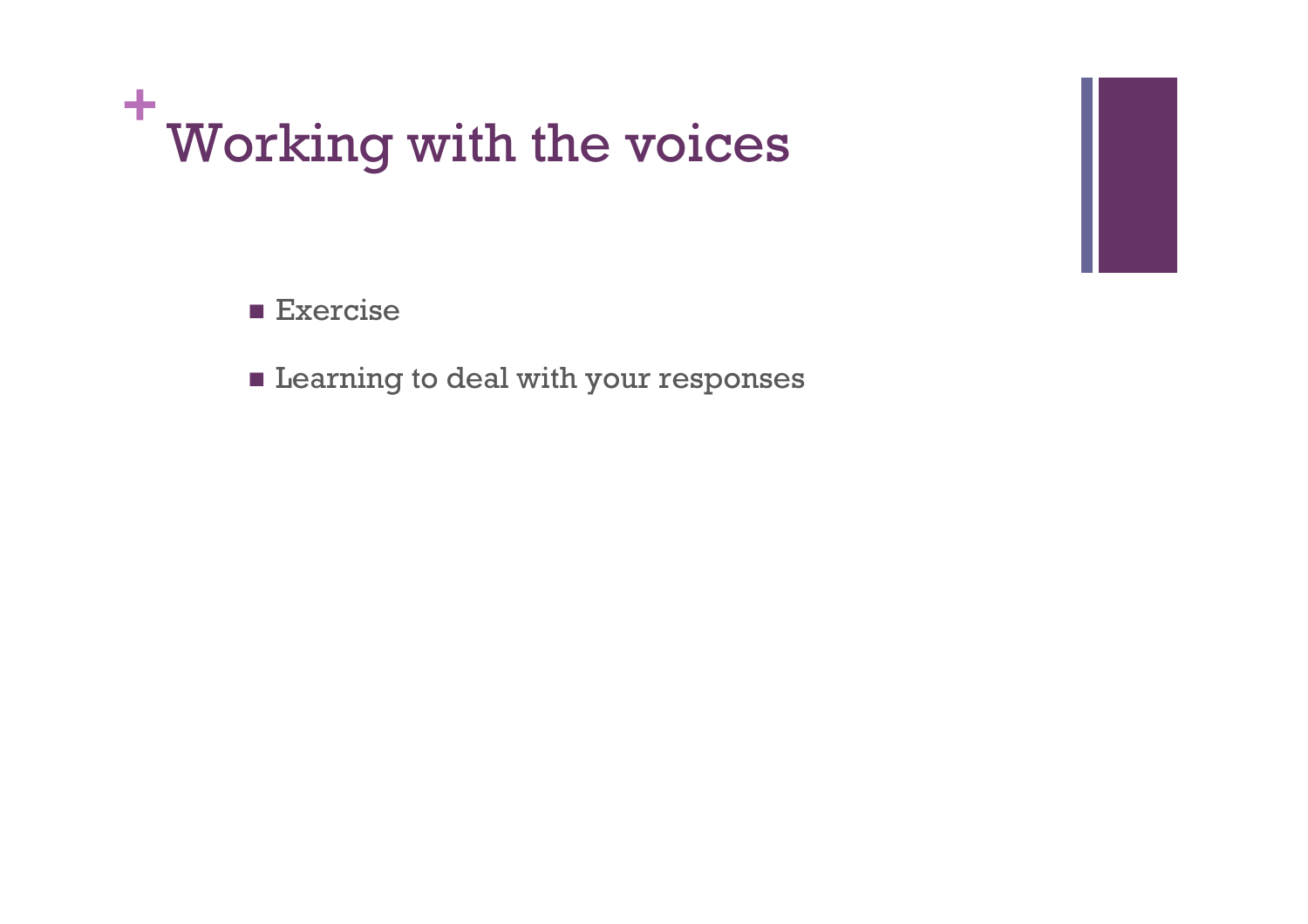



- You can learn a lot
- You need support
- **The voice knows you**

## Know Your Selves

Temple of Apollo in Delphi

Conoscere voi stessi